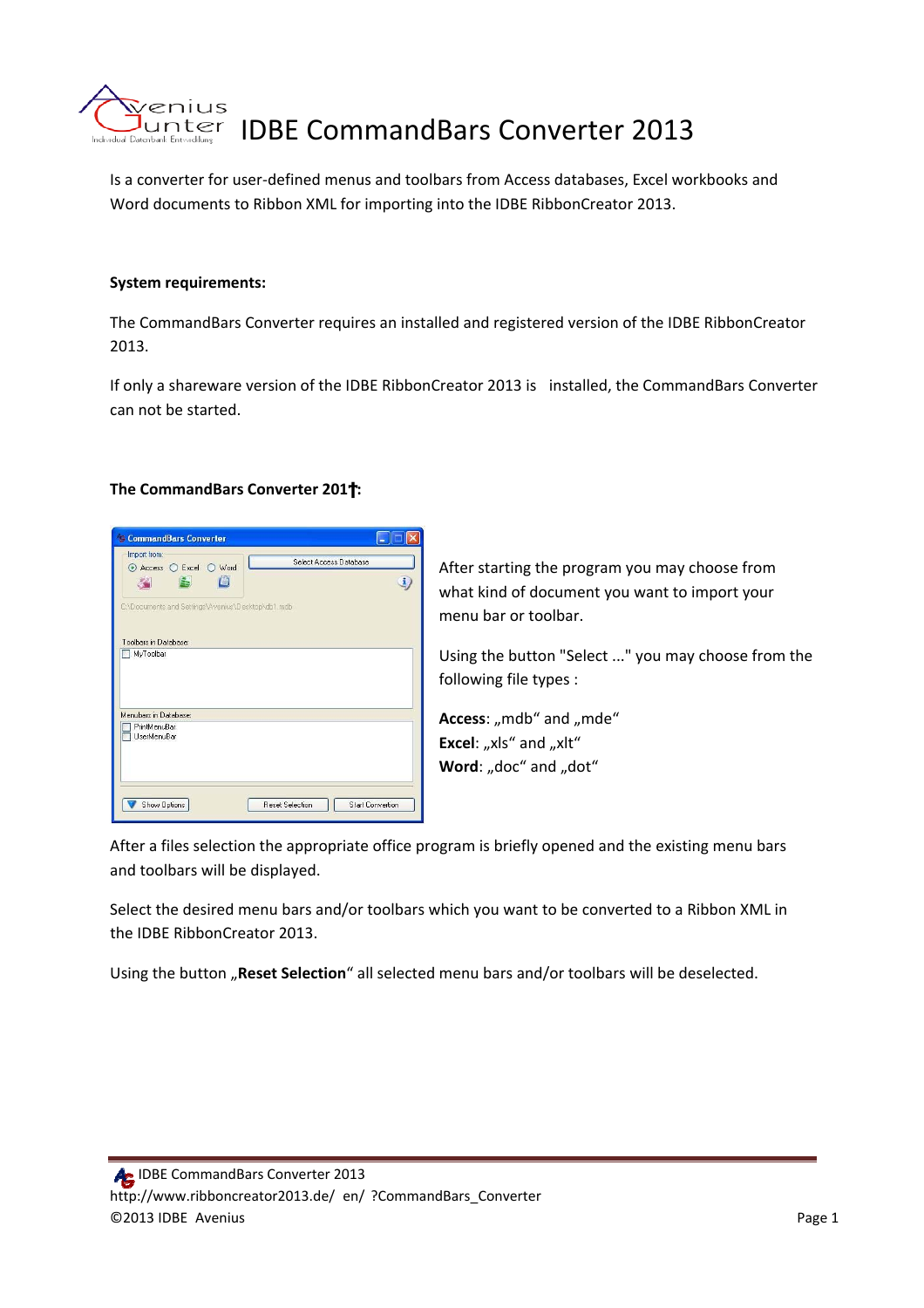Clicking the button "Hide Options" further options will be hidden.

Clicking the button "Show Options" further options will be displayed.

# **Button** "Start Convertion"

Here you start the convertion of the selected Menu bars and/or toolsbars with the requested options. Clicking the button let you define a file name for the Ribbon XML that will be created.

A completion message will appear after conversion.

Now you may start the IDBE RibbonCreator 2013 to follow these steps

- $\bullet$  Tab "File"
	- o Open
		- … a XML file

to load und edit your converted XML file.

#### **Options:**





User‐defined menu bar and toolbar in an Office 2003 Program

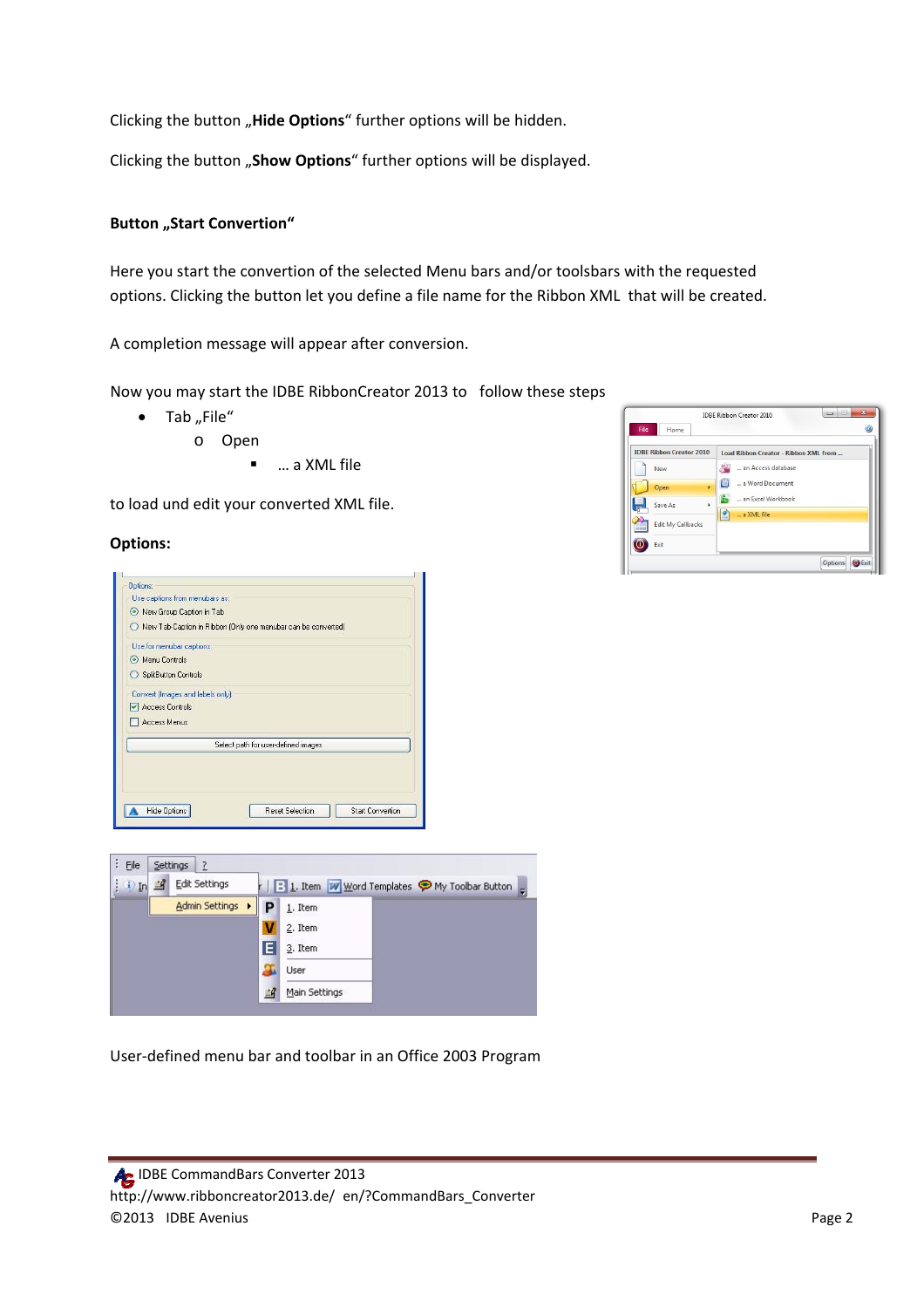#### **Use captions from menubars as:**

• New Group Caption in Tab

For each menu in the menu bar / toolbar a new group on the ribbon tab will be created.



• New Tab-Caption in Ribbon (Only one menubar can be converted) For each menu in the menu bar / toolbar a new tab on the ribbon will be created.



## **Use for menubar captions:**

If a menu should be used on a menu bar and/or toolbar you may chosse what kind of Ribbon control you want to use.

• Menu Controls

A menu control is used on the ribbon.

• SplitButton Controls

A SplitButton control is used on the ribbon.

|   | <b>Admin Settings</b> |
|---|-----------------------|
|   | 1. Item               |
|   | 2. Item               |
| E | 3. Item               |
|   | User                  |
|   | Main Settings         |